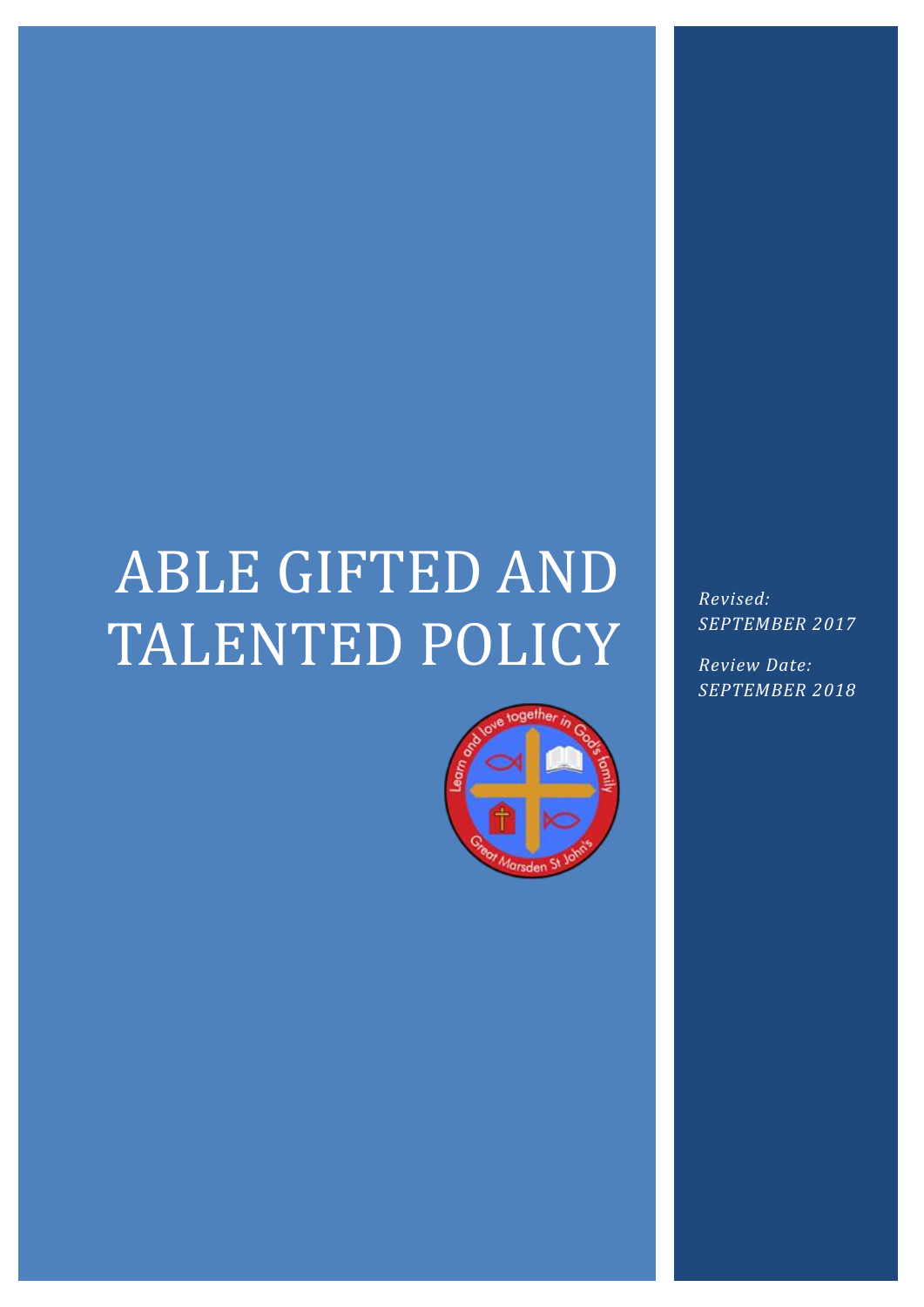## *1. Statement of Intent*

Our school aims to offer a secure and stimulating environment which meets the needs of individual pupils. Pupils who are 'more able' in one or more areas present particular challenges, including many who feel alienated from or pressurised by their age peers and those who engage in patterns of behaviour that may hide their abilities, leading to disaffection and underachievement.

We cannot assume that able pupils will automatically make appropriate progress: it depends on a range of environmental and personality factors, including supporting home, school and learning environments. To make sure that these pupils reach their potential, it is important to adopt and implement appropriate policies and practices to meet their educational and social needs. As for all other pupils, we aim to encourage and support the more able and talented through a broad based, relevant and challenging curriculum, encouraging the pursuit of excellence and celebrating the achievements of each pupil.

### *2. Aims*

In pursuing excellence and equity in the education of able and talented pupils, the school seeks:

1. To support teachers in recognising the wide range of pupils' talents and abilities.

2. To encourage and support the development of alternative approaches to teaching and learning that engage, extend and challenge able, gifted and talented pupils at levels appropriate to their ability.

3. To provide professional development opportunities for teachers, teaching assistants and other appropriate personnel.

4. To encourage a dialogue between parents, staff and pupils in respect of pupils' special talents, abilities and developmental needs.

5. To provide a supportive social, emotional, pastoral and educational environment, including the provision of opportunities for contact with similarly able or talented peers within school and the wider community.

6. To clarify the roles and responsibilities of key personnel.

7. To monitor the progress of and evaluate the impact of developments arising from this policy.

## *3. Who are the able, gifted and talented?*

The able and talented are defined as a cohort of between 5% and 10% of the schools' population by the DfES. The group is divided into the able (the academically most able) and the talented (those whose expertise lies in areas such as Drama, Music, Sport, Arts etc.) Gifted children are defined as being in the top 0.5% of the population nationally.

## *4. Identification*

Identification will be undertaken using a selection of the following methods:

Children who have exceeded their Early Learning Goals at the end of the Reception year Children who have been identified as achieving greater depth at end of key stage 1.

Class teachers are aware of who is classed as able, gifted and talented for reading, writing and maths within their class.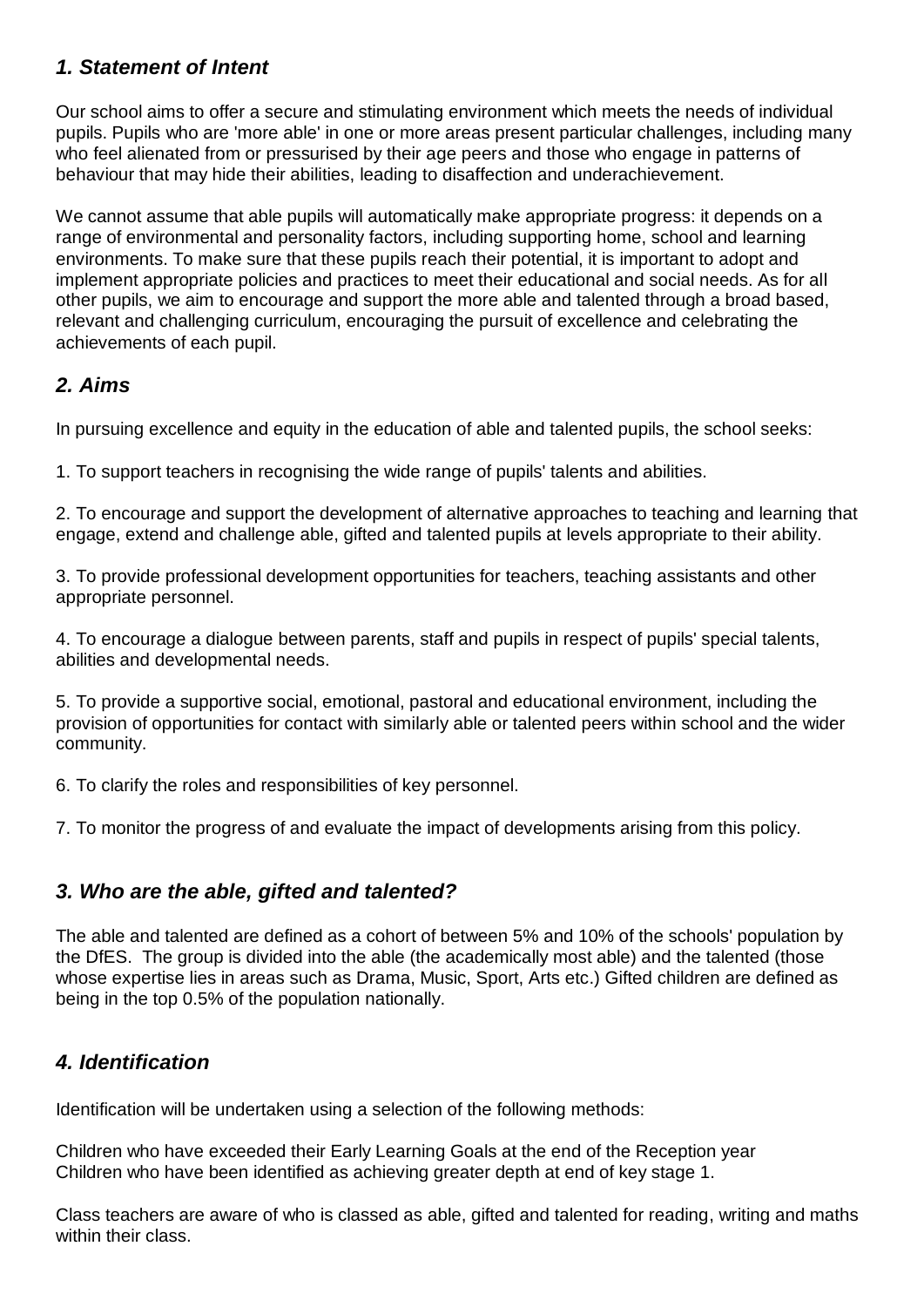## *5. Provision*

Able pupils have diverse needs and there is no one "catch all" approach to teaching and learning. It is clear, however, that appropriate progress will not be made without structured guidance and support. Strategies adopted should attempt to match pupils' education with their abilities and learning needs rather than with their chronological age. The main focus of effort and development, should be to improve provision for able pupils in day to day teaching and learning.

Enhanced teaching and learning approaches suited to the needs of able pupils can be developed on a whole school, generic basis supported by subject specific developments built into schemes of work.

Ideally, able pupils will experience a mixture of enrichment and extension activities.

Enrichment: ensuring children are able to apply the skills that they have learnt within the class through problem solving activities etc.

Extension: studying the standard curriculum in more depth; increasing complexity and challenge.

Children will be given opportunities to enhance the curriculum outside the classroom through the provision of visits, etc.

#### *6. Parental Involvement*

The able, gifted and talented programme will be a three way partnership between parents, the children and the school. The coordinator will inform parents and make them aware that their child's ability has been recognised and that the school is seeking to ensure an appropriate educational experience is available.

#### *7. Pastoral Support*

It is important to avoid stereotyping able pupils as each child is an individual and some children may need more support than others.

At Great Marsden St John's Primary School it is our aim to provide an environment in which all pupils feel secure enough to display their ability, to take risks and to fail. As part of this provision, consideration should be given to the extent to which able pupils have the opportunity to work with others who share their particular strengths and interests.

#### *8. Monitoring and Evaluation*

A range of quantitative data is available to assist in the monitoring process: value added analysis of assessment data by ability group, target setting, school development planning and the appraisal process.

Other concrete data may include: specific planning for able pupils in the curriculum and lessons plans, evidence of effective differentiation and challenge, improved links with parents, other schools and the development of innovative approaches and enrichment activities within the curriculum.

Whilst more difficult to assess, it is also important to consider qualitative criteria: for example, the impact on pupil motivation, engagement with the curriculum, attitudes to learning, overall ethos, improved skills for independent learning.